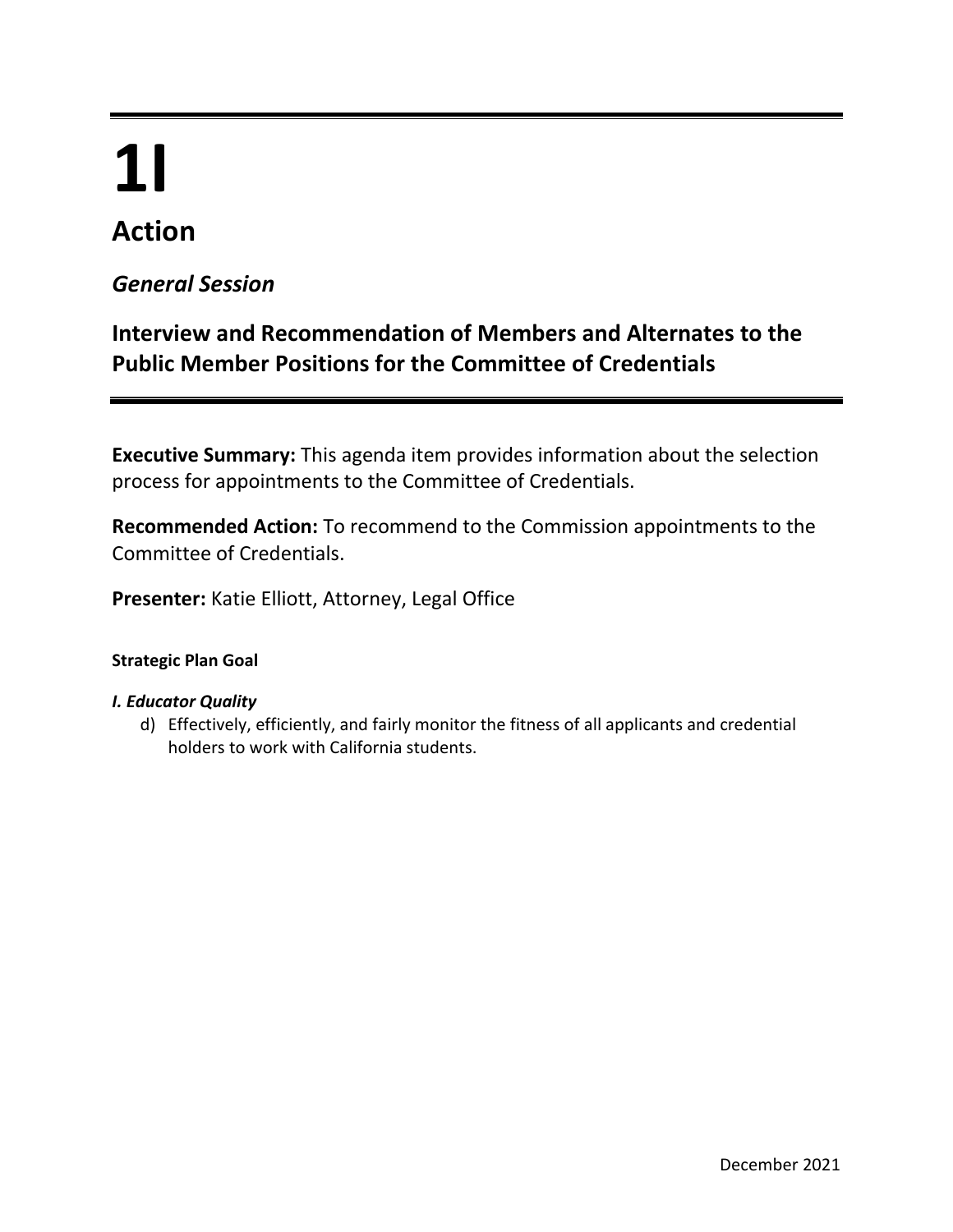## **Interview and Recommendation of Members and Alternates to the Public Member Positions for the Committee of Credentials**

#### **Introduction**

The Ad Hoc Committee will interview, evaluate, and recommend appointments to the Committee of Credentials (COC).

#### **Background**

The COC is appointed by the Commission to review individuals for fitness to receive and/or retain credentials. The COC is comprised of seven members appointed by the Commission and consists of one Elementary Teacher, one Secondary Teacher, one School Board Member, one School Administrator, and three Public Members. The COC is under the direct supervision of the Commission (Education Code section 44242).

#### **Appointment and Composition of the COC**

Education Code section 44240, subdivisions (a) and (b)(1):

(a) The commission shall appoint a Committee of Credentials, consisting of seven persons for terms fixed by the commission but not to exceed two years. The committee shall include:

- (1) One member who shall be a full-time certified classroom teacher in the public elementary schools with not less than five years of classroom experience.
- (2) One member who shall be a full-time certified classroom teacher in the public secondary schools with not less than five years of classroom experience.
- (3) One member who shall be a certified administrative employee in the public schools.
- (4) One member who shall be a member of the governing board of a school district. A member of the governing board of a school district whose tenure on the governing board ends while serving a term on the committee may continue to serve the remainder of the term on the committee, but shall be ineligible for reappointment to the committee pursuant to this paragraph.
- (5) Three members who shall be representatives of the public. No person who is currently employed in a certificated position in the public schools or who is currently a member of the governing board of a school district or a county board of education shall be appointed as a public member.

(b) (1) (A) The commission may establish an alternate list of individuals qualified pursuant to subdivision (a) for the purpose of filling an unanticipated vacancy on the Committee of Credentials.